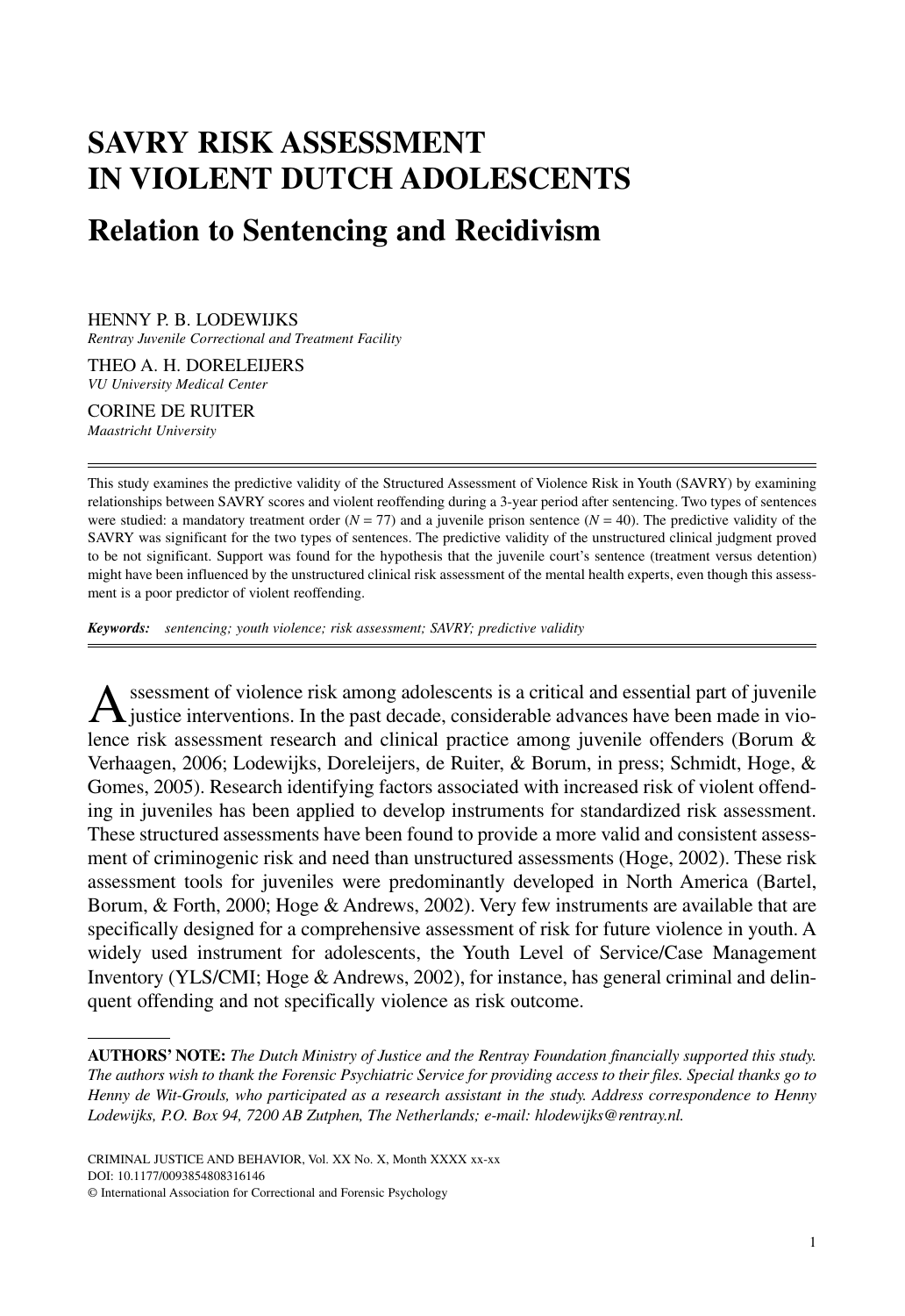#### 2 CRIMINAL JUSTICE AND BEHAVIOR

In the past two decades, the objective of risk assessment changed from a pure risk-prediction approach to a more clinically relevant risk assessment and risk management model (Monahan, 2003; Webster, Hucker, & Bloom, 2002). In line with this change, especially in juveniles, risk assessment should emphasize changeable, dynamic risk factors (Borum & Verhaagen, 2006; Steinberg & Schwartz, 2000). Recently, limits of forensic mental health assessment for accurate prediction of risk of violence have been reported for child sexual abuse (Herman, 2005) and for violence related to posttraumatic stress disorder (Koch, O'Neill, & Douglas, 2005).

#### **RISK ASSESSMENT INSTRUMENTS**

Risk assessment instruments can be divided into actuarial and structured professional judgment (SPJ) instruments. In several studies, the SPJ instruments have outperformed the actuarial instruments of risk assessment, both in research with adults (Dempster, 1998; de Vogel, de Ruiter, Beek, & Mead, 2004) and adolescents (Bartel et al., 2000). In both the actuarial and SPJ models, the evaluator systematically assesses a set of predetermined, empirically derived risk factors. The main difference between the actuarial and the SPJ approach is in how the final risk judgment is made. For actuarial instruments, the decision is made according to a fixed algorithm. For SPJ instruments, the professional makes the final risk judgment based on the structured assessment of all risk factors (Otto, 2000). In the SPJ method, the professional not only rates and sums the items but also uses personal expertise and knowledge to weigh, combine, and interpret the risk factors to arrive at a final risk judgment.

The SAVRY is an SPJ instrument. The structure of the SAVRY is modeled on existing risk assessment guidelines for adults such as the Historical, Clinical Risk Management–20 (HCR-20; Webster, Douglas, Eaves, & Hart, 1997), but its item content focuses on risk factors relevant to adolescents. The SAVRY guideline consists of 24 risk items, divided into three domains (historical, social/contextual, and individual) and one protective domain with six items (see Table 1). The risk items have a three-level coding structure (low, moderate, high) and the protective items have a two-level structure (absent or present). Specific coding guidelines for each item and each level are provided in the manual.

The SAVRY manual explicitly advises against the use of numerical indices and cutoff points in clinical decision making. Only for research purposes is the SAVRY risk total score used. The SAVRY risk total score is derived by numerically transforming and summing codes of low, moderate, and high on the 24 risk items to 0, 1, and 2, respectively. In clinical applications, the summary risk rating is used. The SAVRY summary risk rating is the final professional judgment, based on an overall interpretation of the 24 risk items and the 6 protective items. This summary rating is not linked to a particular score or range of scores.

Psychometric support for the SAVRY is presented in the manual (Borum, Bartel, & Forth, 2002) and on the Web site (www.fmhi.usf.edu/mhlp/savry/statement.htm). In the initial validation study (Bartel et al., 2000), SAVRY risk total scores were significantly related to measures of institutional aggressive behavior  $(r = .40)$  and conduct disorder symptoms  $(r = .52)$ . Protective factors were negatively related to these outcomes. In other studies, significant correlations have also been found between SAVRY risk total scores and measures of violence among young male offenders in Canada (Catchpole & Gretton, 2003; Gretton & Abramowitz, 2002) and high-risk Native American youth (Fitch, 2002). SAVRY summary risk ratings have also been found to correlate significantly with outcome measures of community violence (Gretton & Abramowitz, 2002; McEachran, 2001). Using receiver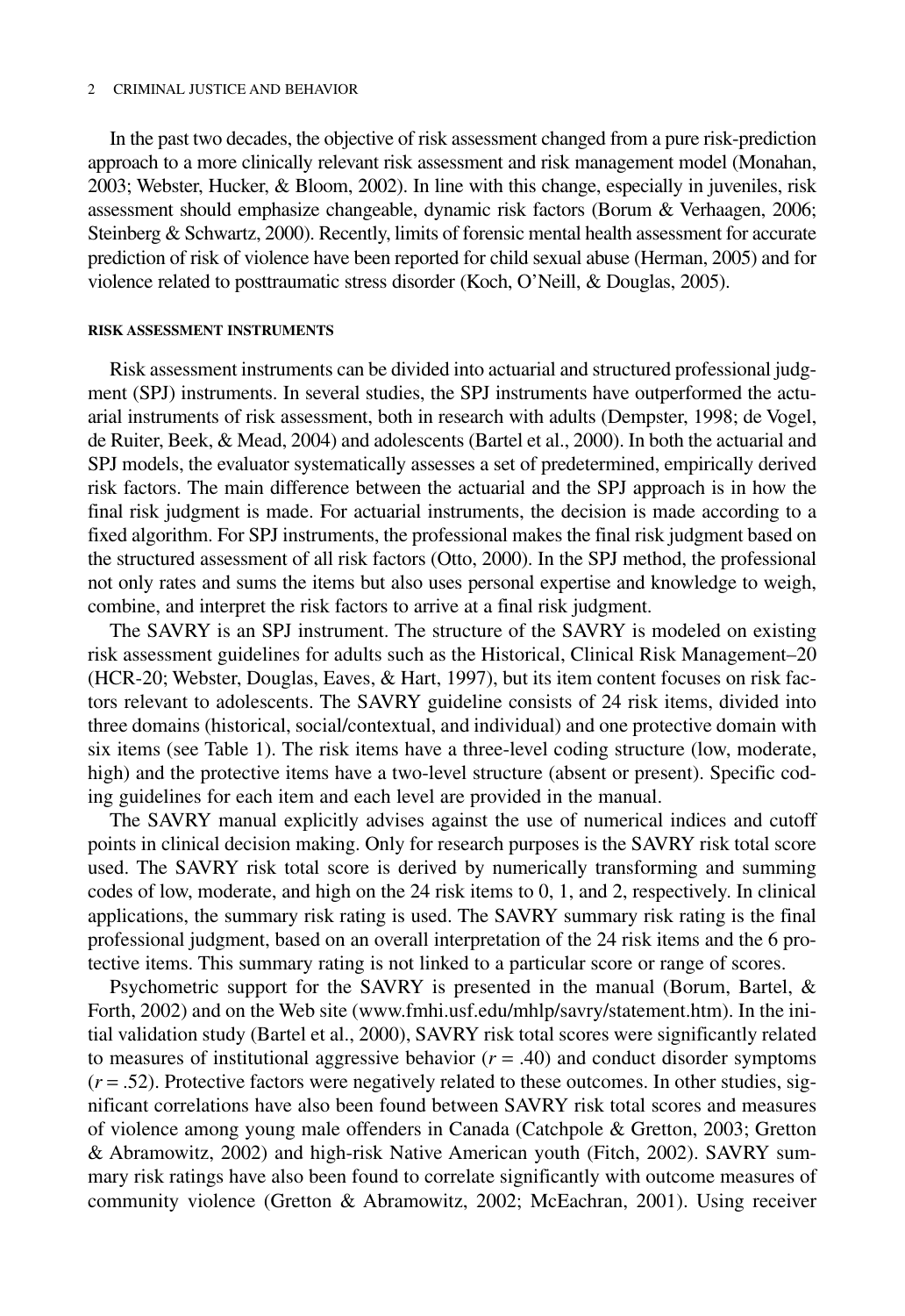|     | <b>Historical Items</b>                      |     | Social/Contextual Items                             |
|-----|----------------------------------------------|-----|-----------------------------------------------------|
| 1.  | History of violence                          | 11. | Peer delinguency                                    |
| 2.  | History of nonviolent offending              | 12. | Peer rejection                                      |
| З.  | Early initiation of violence                 | 13. | Stress and poor coping                              |
| 4.  | Past supervision/intervention failures       | 14. | Poor parental management                            |
| 5.  | History of self-harm or suicide attempts     | 15. | Lack of personal/social support                     |
| 6.  | Exposure to violence in the home             | 16. | Community disorganization                           |
| 7.  | Childhood history of maltreatment            |     |                                                     |
| 8.  | Parental/caregiver criminality               |     |                                                     |
| 9.  | Early caregiver disruption                   |     |                                                     |
| 10. | Poor school achievement                      |     |                                                     |
|     | Individual Items                             |     | Protective Items                                    |
| 17. | Negative attitudes                           | P1. | Prosocial involvement                               |
| 18. | Risk taking/impulsivity                      | P2. | Strong social support                               |
| 19. | Substance use difficulties                   | P3. | Strong attachments and bonds                        |
| 20. | Anger management problems                    | P4. | Positive attitude toward intervention and authority |
| 21. | Low empathy/remorse                          | P5. | Strong commitment to school or work                 |
| 22. | Attention deficit/hyperactivity difficulties | P6. | Resilient personality                               |
| 23. | Poor compliance                              |     |                                                     |
| 24. | Low interest/commitment to school or work    |     |                                                     |

|  | TABLE 1: Items of the Structured Assessment of Violence Risk in Youth (SAVRY) |  |
|--|-------------------------------------------------------------------------------|--|
|--|-------------------------------------------------------------------------------|--|

Note. All historical, social/contextual, and individual items are coded on a three-level scale: low, moderate, or high. All protective items are coded on a two-level scale: absent or present. The summary risk rating is to be made as a professional judgment based on all risk and protective items in the case (from Borum et al., 2002).

operating characteristic (ROC) analysis, areas under the curve (AUCs) for the SAVRY risk total score average between .74 and .80 across these studies. Interestingly, the assessors' overall risk judgment (summary risk rating) consistently performs as well as, and often better than, the actuarial combination of the scores. For example, using ROC analysis, McEachran (2001) found an AUC for the SAVRY risk total score of .70, but the AUC for the SAVRY summary risk rating was .89. Lodewijks, Doreleijers, de Ruiter, and Borum (in press) also found a difference, although not significant, in favor of the summary risk rating.

The SAVRY is a North-American-based tool and its appropriateness in non-North American samples needs to be demonstrated. Cross-cultural differences could affect the validity of instruments. For instance, the United States has the highest youth homicide rate among the 26 wealthiest nations (American Academy of Pediatrics, 1999). Compared to European countries, the United States also has more gun-related violence (Sheppard, Rowe, Grant, & Jacobs, 2003) and more violence related to gang membership (Howell & Egley, 2005).

# **DUTCH JUVENILE CRIMINAL LAW**

Under Dutch criminal law, a juvenile violent offender can be sentenced to a mandatory treatment measure or to detention or given an alternative sentence that can take the form of community service (van der Laan, 2006). The mandatory treatment measure and detention are carried out in a juvenile justice facility, although on separate wards. Unique to The Netherlands is the possibility that a young, seriously delinquent offender in need of intensive treatment can be sentenced to compulsory treatment in a juvenile justice institution. In cases of serious violence, it is common for the juvenile judge to request a forensic mental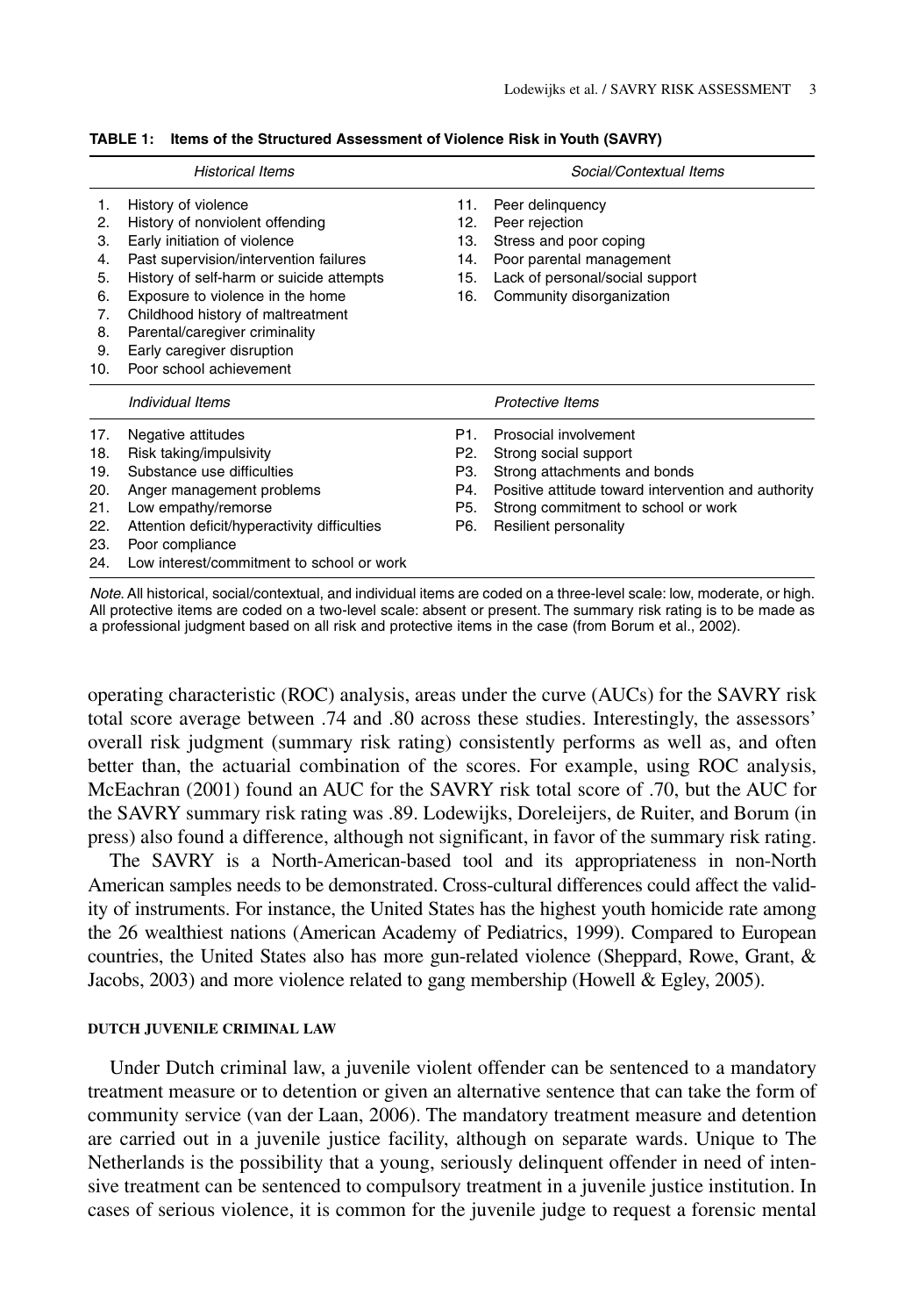health assessment to help decide whether detention or a mandatory treatment measure is appropriate. This mental health assessment should not only address mental health problems but also risk for future violence. Until recently, the assessment of risk in juvenile offenders in The Netherlands was based on unstructured clinical judgment (Duits, 2006).

It is quite common in forensic assessment for risk of future violence to be stated in terms of what might happen if no intervention would take place. For example, when risk of future violence is judged as high by the professional who made the assessment, the judge will more likely impose a mandatory treatment order because of the implicit assumption that treatment can reduce recidivism risk. When risk of future violence is evaluated as low, the judge will more likely impose a detention order, mostly comparable to the remand period. Judges usually follow the advice made in the mental health assessment (Duits, 2006).

The type of sentence has far-reaching consequences for the juvenile in terms of duration of incarceration and whether or not treatment will be provided. A detention sentence can last up to 1 year between the ages of 12 and 16 and up to 2 years between 16 and 18. The mandatory treatment order is generally considered a more intensive intervention than mere detention because of a longer stay in a treatment facility. A mandatory treatment order can be imposed between the ages of 12 and 18, and it can vary in duration from 2 to 6 years depending on the seriousness of the offense and on whether a mental disorder was present at the time of the offense.

Wartna, Kalidien, Tollenaar, and Essers (2006) found that general recidivism in adolescents in The Netherlands within a follow-up period of 4 years ranged from 62% to 74%, depending on whether the adolescent was sent to a mandatory treatment ward or a detention ward. When the index offense included only serious offenses, the general recidivism rate within 4 years after discharge was 70% and the violent recidivism rate was 25% (van der Heiden-Attema & Wartna, 2000).

## **HYPOTHESES AND RESEARCH QUESTIONS**

Several authors (Borum, 2003; Hogan & Campbell, 2005) have argued for the performance of systematic and developmentally informed risk assessments in combination with the selective assignment of interventionsto young offenders. One such risk assessment instrument is the SAVRY. Although past research findings with this instrument have been promising, further research is needed to study the predictive validity of the SAVRY with regard to court-ordered assessments, especially for the Dutch language version of the SAVRY (Lodewijks et al., 2003).

In the present study, the strength of the association between the SAVRY and violent outcome is examined in a sample of Dutch adolescents who were brought to justice because of a violent offense. At the time of the unstructured clinical judgment, between 1998 and 2002, the SAVRY was unknown in The Netherlands. To enable a comparison between structured and unstructured clinical judgment, the ratings of the SAVRY were based on the same file information as was available at the time of the unstructured clinical judgment. On the basis of prior research, we hypothesized the following:

- *Hypothesis 1:* The SAVRY summary risk rating and the SAVRY risk total score would have good interrater reliability and good predictive validity for violent reoffending.
- *Hypothesis 2:* The SAVRY summary risk rating would significantly outperform the SAVRY risk total score in terms of predictive value.
- *Hypothesis 3:* The SAVRY summary risk rating and the SAVRY risk total score would significantly outperform unstructured clinical judgment.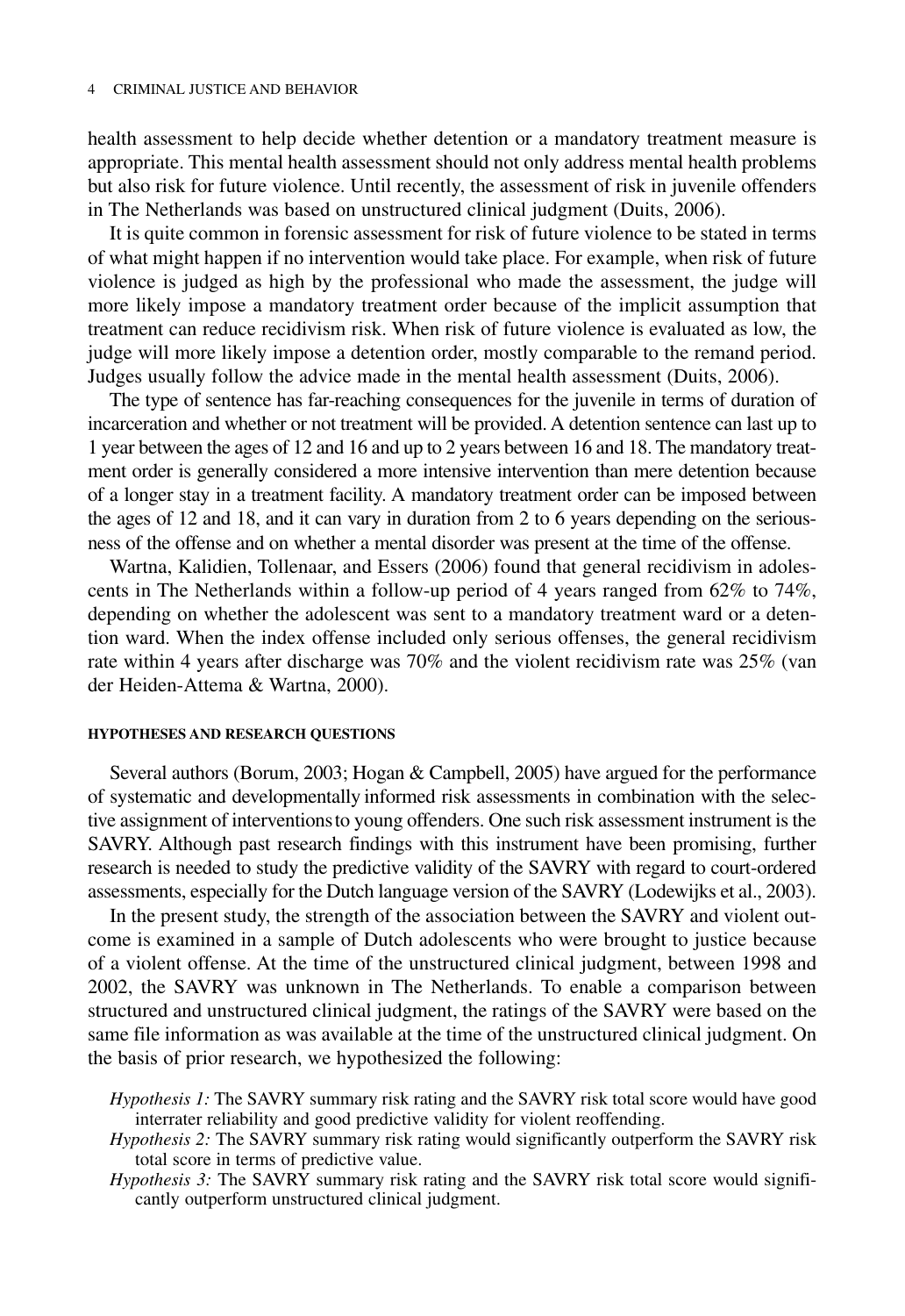Furthermore, we had the following research questions about the sentence:

*Research Question 1:* Would there be a difference in SAVRY outcomes related to the type of sentence?

*Research Question 2:* Would there be a difference in recidivism rate between the two sentences? *Research Question 3:* Would the juvenile judge's sentencing decision be more influenced by the unstructured clinical judgment expressed in the mental health evaluation than by the nature of the index offense?

## **METHOD**

#### **PARTICIPANTS**

The sample consisted of 117 juvenile offenders with a mean age of 15.3 years at the time of assessment  $(SD = 1.3$ , range  $= 12$  to 18 years). These youths were taken from a total sample of 130 violent juvenile offenders prosecuted in Amsterdam, The Netherlands between October 1998 and May 2002. They were evaluated by a psychologist and, in most of the cases, also by a psychiatrist at the request of the juvenile court prior to sentencing. Thirteen adolescents were excluded from the sample either because the SAVRY could not be rated because of incomplete file information  $(n = 5)$  or because they had not had any unsupervised leaves during the follow-up period of 3 years, so their time at risk was zero  $(n = 8)$ .

Table 2 presents demographic characteristics of the total sample, all having had committed violent offenses. The mandatory treatment lasted 2 years  $(14\%, n = 10)$ , 4 years  $(25\%,$  $n = 17$ ), or 6 years (61%,  $n = 17$ ). Depending on the recidivism risk, as judged by the treatment institution, the judge decides every 2 years whether the mandatory treatment needs to be extended (of course, this applies only to the 4-year and 6-year orders). During the followup period, the mandatory treatment was terminated in 11 cases because of the end of the 2-year period and was extended for half a year in 10 cases. At the end of the 3-year period, 56 youths still were in a juvenile justice institution: 12 in a secure and 44 in a semi-secure institution. The actual average stay in an institution for mandatory treatment during the 3-year follow-up period, either secure or semi-secure, was  $1,031$  days ( $SD = 129$ , range 593-1,095). Detention lasted an average of 76 days ( $SD = 74$ , range 11-358). All time periods were reckoned from the date of the forensic mental health reports. The difference between mandatory treatment and detention was significant,  $\chi^2(1, 54) = 117$ ,  $p < .001$ .

## **PROCEDURE**

Four raters, all master's-level psychologists, were trained in coding the SAVRY during a 2-day workshop given by the first author, a senior clinical psychologist. This workshop reviewed the relevant empirical literature and provided practice cases for coding the SAVRY using file information and videos of actual cases.

Interrater reliability was calculated based on 25 randomly selected cases rated independently by two raters. Each rater-pair combination rated an equal number of cases. Subsequently, the two raters discussed their ratings and agreed on a consensus rating on the individual items and on the final risk judgment. After the training and consensus meetings, two raters coded the other files. The consensus SAVRY ratings (*n* = 50) and the single rated SAVRY's  $(n = 67)$  were used for subsequent analyses of the predictive validity.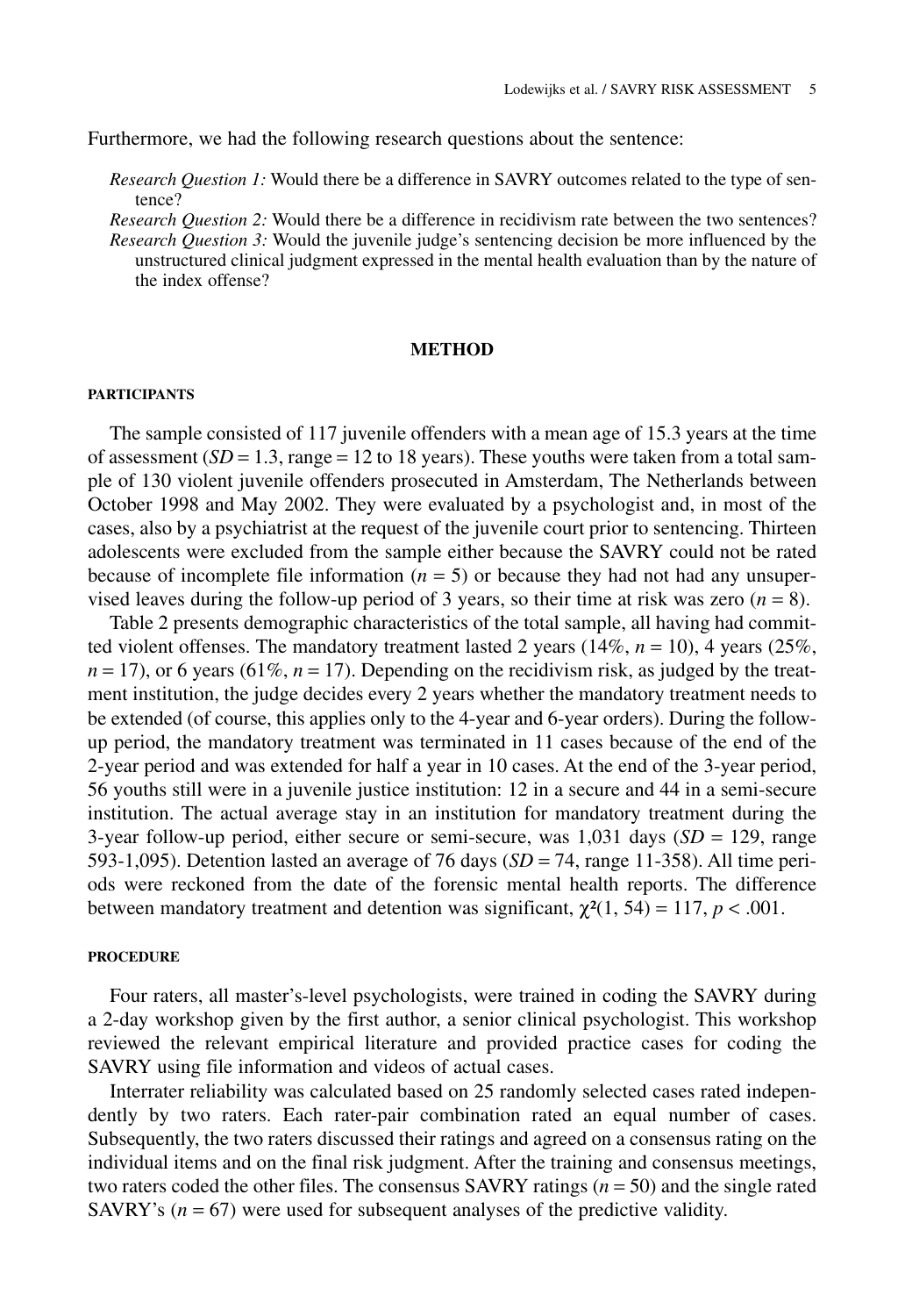| Characteristics                                | n   | $\%$ |
|------------------------------------------------|-----|------|
| Gender                                         |     |      |
| Male                                           | 111 | 95   |
| Female                                         | 6   | 5    |
| Ethnic origin                                  |     |      |
| Caribbean (Surinamese, Antillean)              | 48  | 41   |
| Mediterranean (Moroccan, Turkish)              | 27  | 23   |
| Caucasian (Dutch and other European countries) | 33  | 28   |
| Other descent                                  | 9   | 8    |
| Index offense                                  |     |      |
| Violent property offense                       | 64  | 55   |
| Manslaughter and (aggravated) assault          | 40  | 34   |
| Sexual offense                                 | 12  | 10   |
| Arson with danger of persons                   |     |      |
| Sentence                                       |     |      |
| Mandatory treatment                            | 77  | 66   |
| Detention                                      | 40  | 34   |

|  |  | <b>TABLE 2:</b> Sample Characteristics $(N = 117)$ |  |
|--|--|----------------------------------------------------|--|
|--|--|----------------------------------------------------|--|

Both the unstructured and structured assessment made use of the same files. The raters who used the SAVRY were unaware of the final advice to the judge based on the unstructured risk assessment. As mentioned previously, the SAVRY was not available at the time of the unstructured risk assessment and, therefore, was used retrospectively. Unstructured clinical judgment was based on a review of the concluding comments of the forensic mental health assessment reports by an experienced forensic psychologist (for a similar procedure: see de Vogel, de Ruiter, Hildebrand, Bos, & van de Ven, 2004). This forensic psychologist was uninformed of the type of sentence and actual recidivism of the offender. Raters of the SAVRY were blind to the unstructured clinical judgment, type of sentence, and recidivism data.

#### **VIOLENCE OUTCOME**

Data on violent recidivism of the subjects were retrieved from the Judicial Documentation Register of the Ministry of Justice. This outcome measure is by far the most frequently used in recidivism studies in The Netherlands (de Vogel & de Ruiter, 2006; Philipse, 2005). In accordance with Dutch criminal law, recidivism was defined as a new conviction by the court for an offense. For the identification of violent offenses, the SAVRY violence definition was applied: "an act of battery or physical violence that is sufficiently severe to cause injury to another person or persons (i.e., cuts, bruises, broken bones, death, etc.), regardless of whether injury actually occurs; any act of sexual assault; or a threat made with a weapon in hand" (Borum et al., 2002, p. 29).

Recidivism was measured during the 3 years after the date of the forensic mental health assessment. Offenses during the stay in the institution were included when they had occurred during unsupervised leaves or during absconding. Institutional violent offenses were not considered because the juvenile treatment institutions differ substantially in their policies and practices regarding the reporting of institutional offenses to the justice authorities, and thus figures are highly divergent. Time at risk for the mandatory treated youth was calculated by adding the number of days of unsupervised leave, escape from the institution, not returning from leave, probationary leave, and the period after discharge (until, for some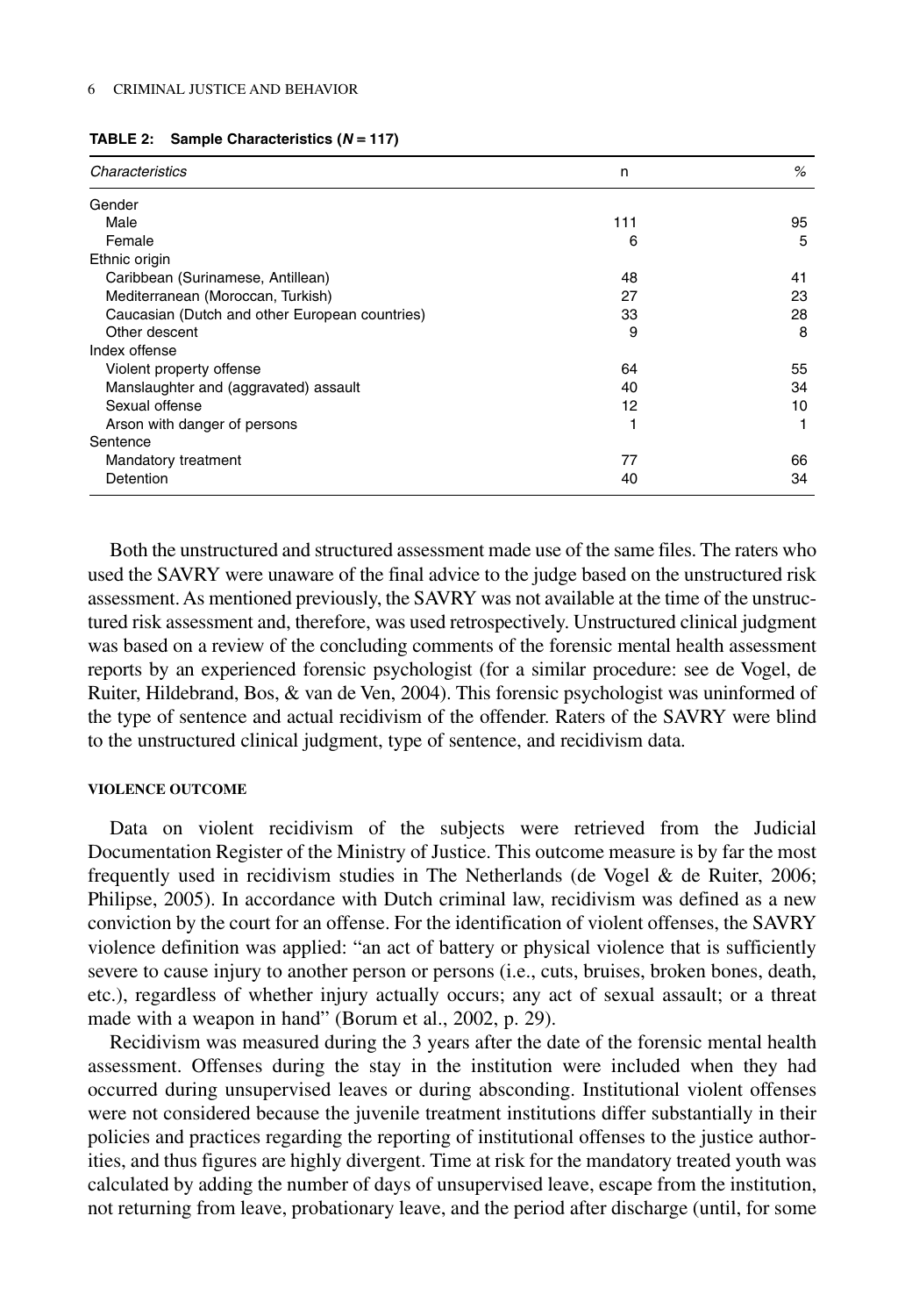cases, the first sentence of renewed placement in an institution). Time at risk for the detention youth was the number of days after release and, for some cases, until the first sentence of renewed placement in an institution.

# **STATISTICAL ANALYSES**

To test Hypothesis 1, the interrater reliability was assessed by means of the intraclass correlation coefficient (ICC), using the two-way, random effects variance model and consistency type (McGraw & Wong, 1996). We used the following critical values for single measure ICC's: ICC ≥ .75 = *excellent*; ICC from .60 to .75 = *good*; ICC from .40 to .60 = *moderate*; ICC < .40 = *poor* (Fleiss, 1986). To test Hypothesis 1 on validity, the predictive validity was assessed by means of ROC analysis (Mossman, 1994; Rice & Harris, 1995). We chose this statistical method because it is less reliant than other statistical analyses (like correlation coefficients) on base rates for recidivism and the particular cut-off score chosen to classify cases. Also, normality need not be assumed (Rice  $\&$  Harris, 1995). ROC analyses result in a plot of the true positive rate (sensitivity) against the false positive rate  $(1$ specificity) for every possible cut-ff score of the instrument. The resulting AUC can be interpreted as the probability that a randomly selected reoffender would score higher on the instrument than a randomly selected nonreoffender. An AUC of .50 represents chance prediction, and an AUC of 1.0 perfect prediction. In general, AUC values of .70 and greater are considered *moderate* and those greater than .75, *good* (Douglas, Guy, & Weir, 2005). To test Hypotheses 2 and 3, to compare the obtained AUC values, we used AccuROC version 2.5 (Vida, 1997). Furthermore, Cox regression analysis (Cox, 1972) was conducted to evaluate whether the risk total score and summary risk rating add incremental value to unstructured clinical judgment as a predictor of violent recidivism. Spearman ρ correlations were calculated to facilitate comparison with other studies that also provided correlations.

To answer Research Question 1, Student's *t* test was used to examine the differences between the two sentence types and SAVRY outcomes. To answer Research Question 2, survival analysis, referred to as the Kaplan–Meier method, was used to calculate recidivism rates and the average time prior to reoffending. Survival analysis analyzes the time to event, is able to account for censoring, and calculates the probability of recidivating for each time period in which the offender has not yet reoffended (Hosmer & Lemeshow, 1999). Once an offender recidivates, he is removed from the analysis for the subsequent time period. The log rank statistic was used to test the difference between the survival curves of the two groups (mandatory treatment and detention). To answer Research Question 3, to calculate the influences by the unstructured clinical judgment and by index offense on the type of sentencing, we used chi-square analysis. All statistical analyses were conducted using SPPS version 15.0.

## **RESULTS**

#### **INTERRATER RELIABILITY (HYPOTHESIS 1)**

The single measure ICC demonstrated excellent interrater reliability for the SAVRY summary risk rating (.82) and the risk total score (.80). ICC's for the four domains separately ranged from *good* to *excellent* (Historical = .74, Social/Contextual = .62, Individual = .82, and Protective = .86).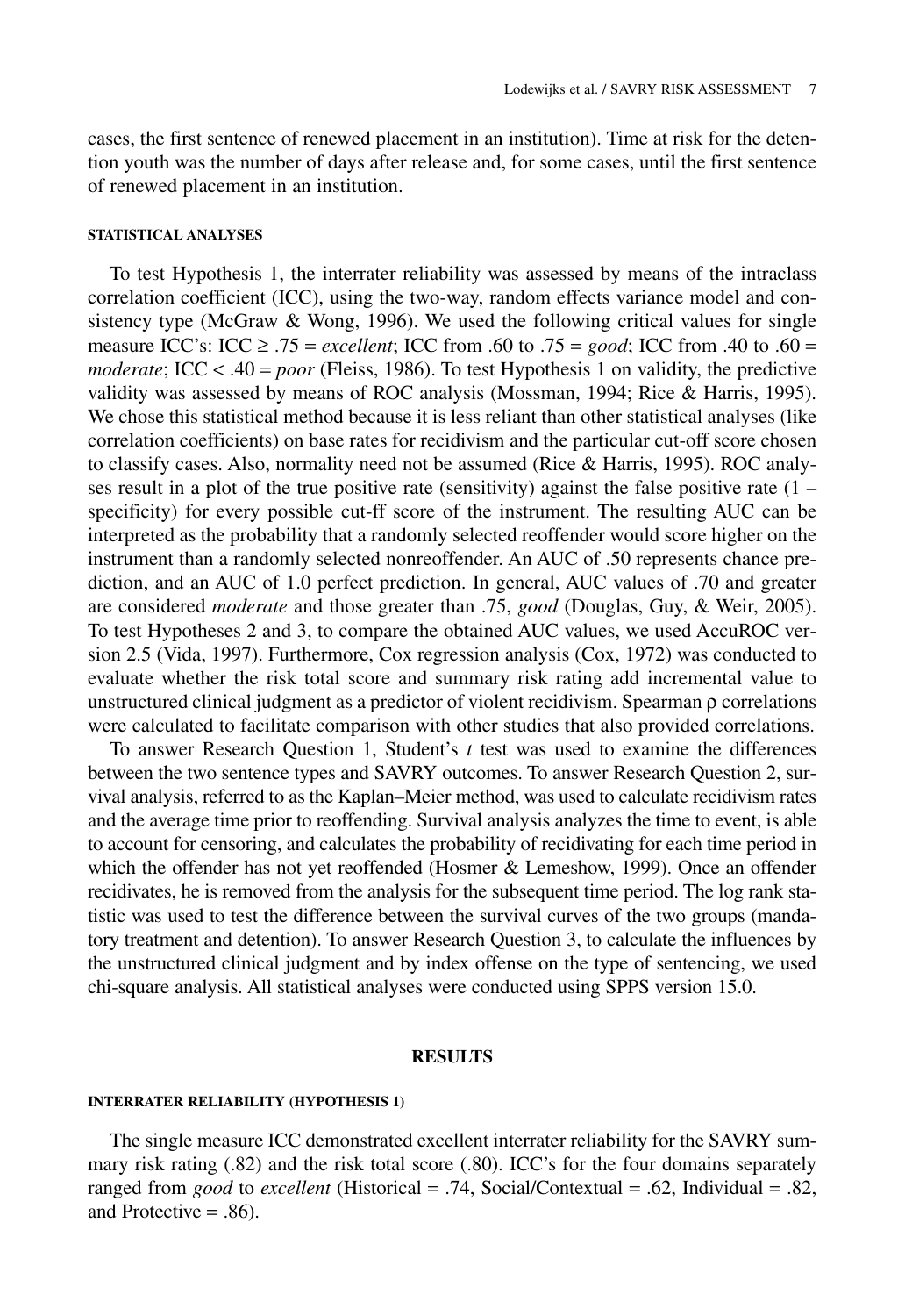#### 8 CRIMINAL JUSTICE AND BEHAVIOR

No systematic bias was found in total risk scores or final risk judgments or in the unstructured risk assessment with regard to gender, age or ethnic origin.

# **PREDICTIVE VALIDITY (HYPOTHESES 1, 2, AND 3)**

Tables 3, 4, and 5 show the AUC values of the SAVRY domains, risk total score and summary risk rating and of the unstructured clinical judgment. For all participants together and for the two sentence types, the risk total score and summary risk rating were significantly greater than .50. However, the historical domain never yielded a significant prediction. All other domains were significantly predictive of future violent offending. The unstructured clinical judgment never outperformed chance prediction. These results are in line with our hypotheses. We added the confidence intervals to facilitate comparison with other studies that also provided confidence intervals. As far as we know, the intervals found in our study are quite common in risk assessment research.

When we compared the AUC values for violent recidivism with AccuROC, we found a significant difference between the unstructured and structured risk judgments,  $\zeta$  statistic = 2.8,  $p = .005$ , two-tailed. The difference between the AUC's of the total risk score and the summary risk rating was not significant, *z* statistic = .7,  $p = .47$ , two-tailed.

To facilitate comparison with other studies in this area, we calculated Spearman ρ correlations and found significant relations between the summary risk rating and violent recidivism for both groups (mandatory treatment:  $\rho = .27$ ,  $p < .05$ ; detention:  $\rho = .44$ ,  $p < .01$ ).

# **SAVRY OUTCOMES (RESEARCH QUESTION 1)**

The highest rates of missing values occurred for Item 15 (6%; "lack of personal/social support"), Item 16 (6%; "community disorganization"), and Item 23 (5%; "poor compliance"). The three most frequently coded other considerations were: mentally retarded (10) and victim of sexual abuse outside the family (8) in the historical domain, and problems with acculturalization (3) in the social/contextual domain.

Table 6 presents mean scores and standard deviations for the SAVRY domains, risk total scores and summary risk rating for both groups. As can be seen from this table, the mean SAVRY domains and the risk total score differ significantly between the two groups. Youth sentenced to mandatory treatment were judged as being at significantly higher risk. Mandatory-treatment youth scored significantly higher on all risk domains and significantly lower on the protective domain than did detention youth.

# **FOLLOW-UP AND REOFFENDING (RESEARCH QUESTION 2)**

The average time at risk during the follow-up period for the mandatory-treatmentsentenced youth was 80 days  $(SD = 146)$ , range 10-649). The average time at risk for the detention-sentenced youth was  $1,031$  days  $(SD = 195, \text{ range } 411-1,095)$ .

A total of 11 (14%) of the mandatory-treatment-sentenced youth and 12 (30%) of the detention-sentenced youth were reconvicted of violent offenses. There were significant differences in the failure rates, computed with survival analysis, between the two groups on violent recidivism, log rank  $(1, 117) = 5.1$ ,  $p < .05$ . All reoffenses could be categorized as serious according to Loeber, Farrington, and Waschbusch (1998, p. 15): attempted homicide (2), aggravated assault (11), robbery (6), manslaughter (3), and rape (1). Although not part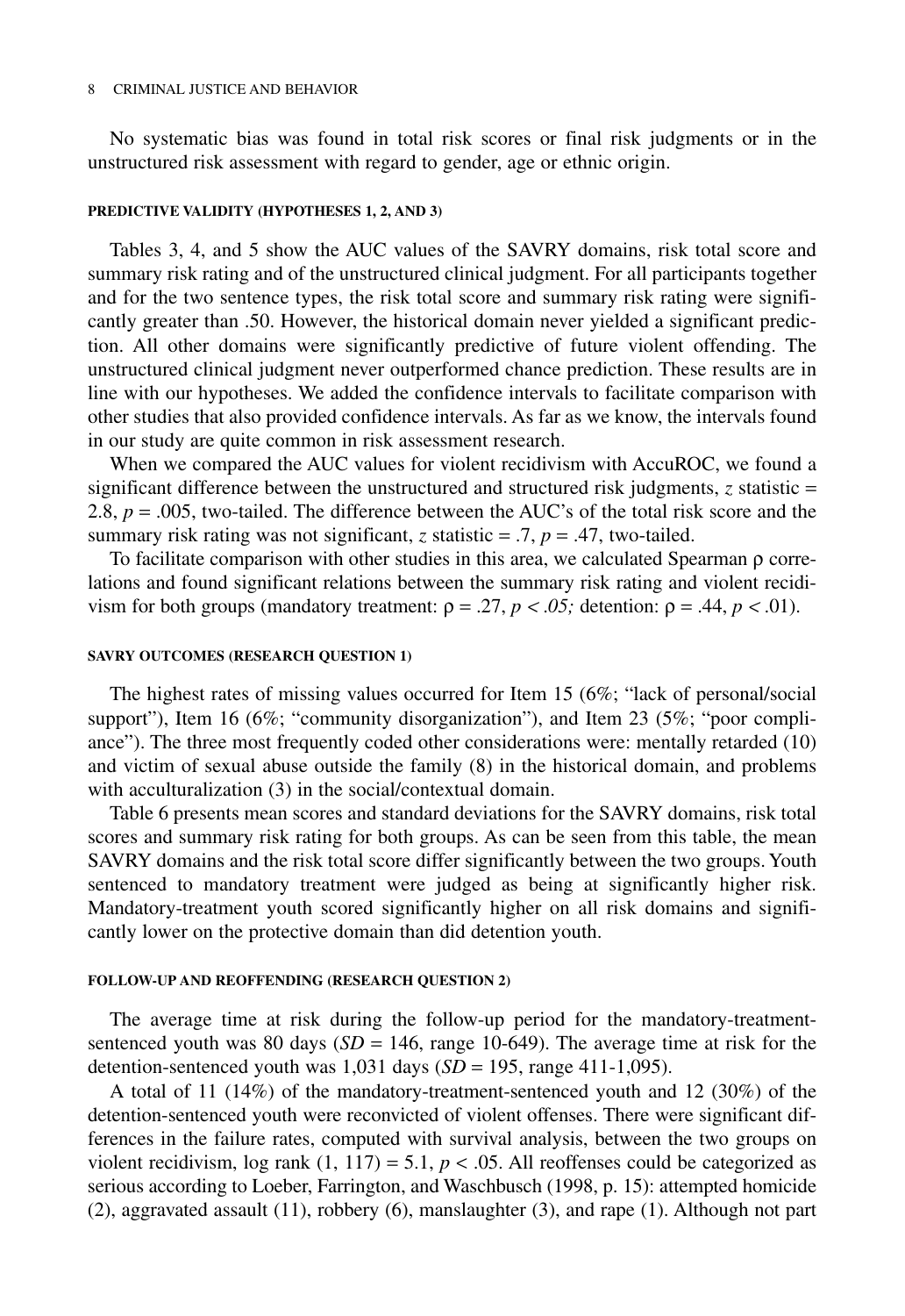|                                | <b>AUC</b> | SE  | CI 95%      |
|--------------------------------|------------|-----|-------------|
| Historical domain              | .49        | .07 | .36-.62     |
| Social/contextual domain       | $.67*$     | .06 | $.55-.79$   |
| Individual domain              | $.68**$    | .07 | $.55 - .81$ |
| <b>Risk total</b>              | $.65*$     | .06 | .53-.81     |
| Protective domain              | $.28***$   | .06 | .17-.40     |
| Summary risk rating            | $.71***$   | .06 | $.60 - .82$ |
| Unstructured clinical judgment | .45        | .07 | $.34 - .60$ |

**TABLE 3: Predictive Validity of the SAVRY for Violent Reoffending Regardless of Type of Sentence (N** = **117; follow-up 3 years)**

Note. SAVRY = Structured Assessment of Violence Risk in Youth; AUC = area under the curve; SE = standard error; CI = confidence interval.

 $*p < .05$ .  $*p < .01$ .  $**p < .001$ , two-tailed.

#### **TABLE 4: Predictive Validity of the SAVRY for Violent Reoffending for the Mandatory Treatment Group (N** = **77, follow-up 3 years)**

| <b>AUC</b> | SE  | CI 95%      |
|------------|-----|-------------|
| .51        | .08 | $.35 - .67$ |
| $.74***$   | .07 | $.60 - .87$ |
| $.72*$     | .08 | $.55 - .89$ |
| $.70*$     | .07 | .57-.84     |
| $.23**$    | .06 | $.11 - .35$ |
| $.71*$     | .06 | .57-.86     |
| .55        | .09 | $.38 - .72$ |
|            |     |             |

Note. SAVRY = Structured Assessment of Violence Risk in Youth; AUC = area under the curve; SE = standard error; CI = confidence interval.

 $*p < .05$ .  $*p < .01$ .  $**p < .001$ , two-tailed.

| TABLE 5: Predictive Validity of the SAVRY for Violent Reoffending for the Detention Group ( $N = 40$ , |  |  |  |  |
|--------------------------------------------------------------------------------------------------------|--|--|--|--|
| follow-up 3 years)                                                                                     |  |  |  |  |

| <b>AUC</b> | SE  | CI 95%      |
|------------|-----|-------------|
| .53        | .11 | $.32 - .75$ |
| .68        | .10 | $.49 - .87$ |
| $.73*$     | .10 | $.53 - .93$ |
| $.74*$     | .10 | .55-.94     |
| $.26*$     | .09 | $.08 - .44$ |
| $.76***$   | .08 | .59-.93     |
| .51        | .10 | $.32 - .71$ |
|            |     |             |

Note. SAVRY = Structured Assessment of Violence Risk in Youth; AUC = area under the curve; SE = standard error; CI = confidence interval.

 $*p < .05$ .  $*p < .01$ .  $**p < .001$ , two-tailed.

of our research questions, the reconviction rates for general reoffending differed significantly,  $\chi^2 = 8.7$ ,  $p < .01$ : mandatory-treatment youth (27%) and detention youth (55%).

To uncover the relative contribution of different risk assessment variables to violent reoffending, Cox regression analysis was conducted. The predictor variable of unstructured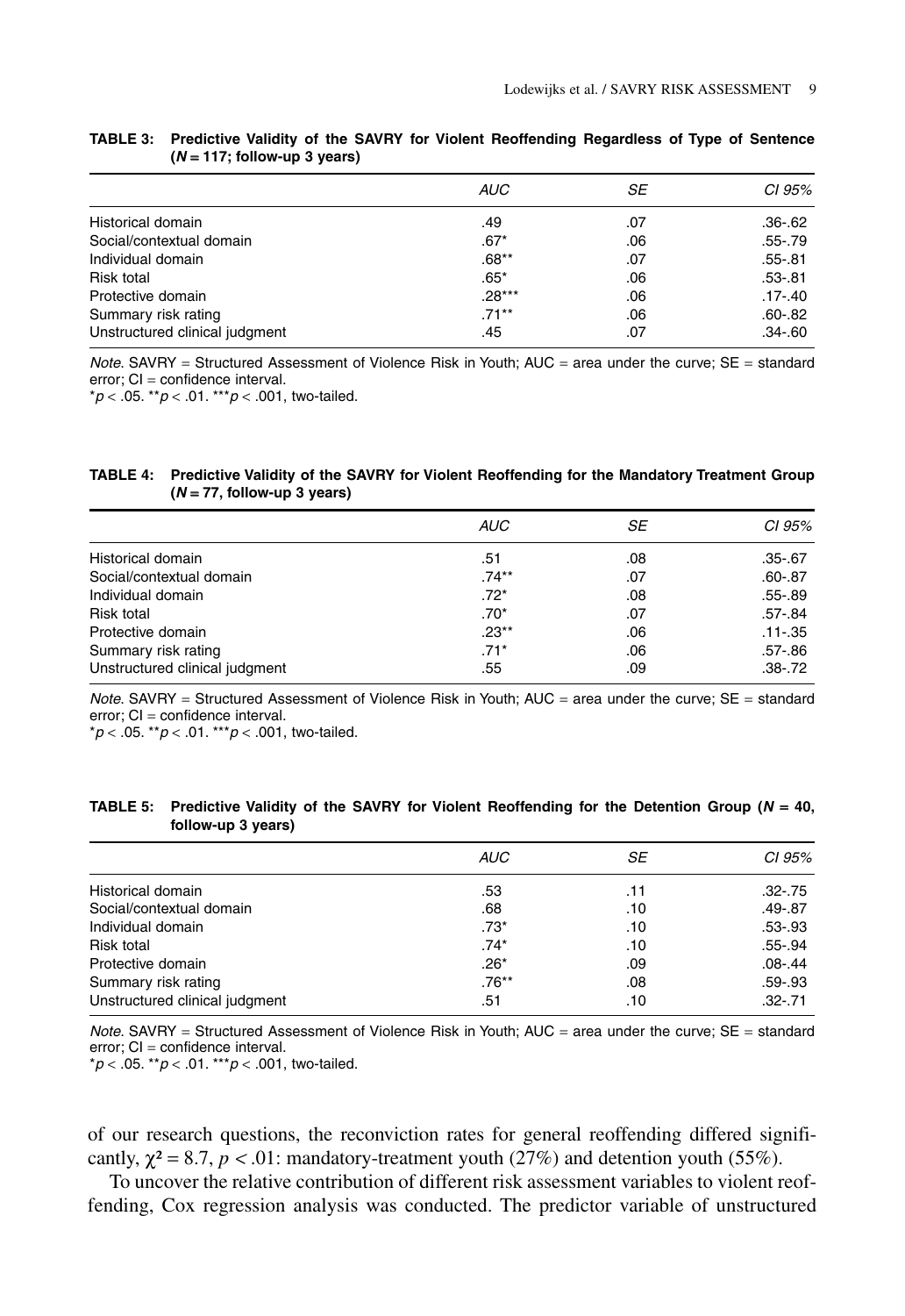|                     | Mandatory Treatment ( $N = 77$ ) |       | Detention ( $N = 40$ ) |     |
|---------------------|----------------------------------|-------|------------------------|-----|
|                     | M                                | SD    | M                      | SD. |
| Historical          | 8.7                              | 3.0   | $5.7***$               | 3.2 |
| Social/contextual   | 6.6                              | 2.3   | $5.4*$                 | 2.5 |
| Individual          | 8.1                              | 3.7   | $6.1***$               | 3.5 |
| <b>Risk total</b>   | 23.2                             | 6.9   | $17.4***$              | 7.1 |
| Protective          | 0.9                              | 1.1   | $1.4*$                 | 1.2 |
|                     | N                                | %     | N                      | %   |
| Summary risk rating |                                  |       |                        |     |
| Low                 | 28                               | 36.5% | $18***$                | 45% |
| Moderate            | 8                                | 10.5% | $6***$                 | 15% |
| High                | 41                               | 53%   | $16***$                | 40% |

| TABLE 6: SAVRY Scores on Domains and Risk Total and Number of Cases That Were Low. Moderate. |  |  |  |
|----------------------------------------------------------------------------------------------|--|--|--|
| and High on Summary Risk Rating                                                              |  |  |  |

Note. SAVRY = Structured Assessment of Violence Risk in Youth.

 $*p < .05$ .  $*p < .01$ .  $**p < .001$ , two-tailed.

clinical judgment was entered in Step 1, the risk total score in Step 2, and the summary risk rating in Step 3. The unstructured clinical judgment accounted for a nonsignificant part of the variance ( $\chi^2$  change = .30,  $p = .59$ ). The risk total score added a significant increment in the amount of variance explained by the unstructured judgment alone ( $\chi^2$  change = 9.5,  $p = .002$ ), and when the summary risk rating was entered in Step 3, it produced a significant increment in the joint amount of variance explained by the unstructured judgment and risk total score ( $\chi^2$  change = 10.2,  $p = .001$ ).

## **RELATIONSHIP BETWEEN UNSTRUCTURED AND STRUCTURED RISK ASSESSMENT AND SENTENCE TYPE (RESEARCH QUESTION 3)**

At the time of sentencing, the juvenile judge had a forensic mental health assessment at his or her disposal, which contained an unstructured clinical risk judgment. We found that the juvenile judge's sentence showed a significant relation to the unstructured clinical risk judgment, χ² (1, 2) = 27.55, *p* < .001. High-risk youth were more likely to be sentenced to mandatory treatment and low-risk youth to detention. On the other hand, there was no relation between the structured risk assessment (SAVRY summary risk rating) and the type of sentence,  $\chi^2$  (1, 2) = 1.92, *p* = .38.

There was no relationship between the type of index offense and type of sentence,  $\chi^2(1, 3)$  = 3.78,  $p = 0.29$ . Furthermore, we also investigated the difference in risk judgment between the structured and unstructured approached and found a significant difference, with more high-risk judgments (57% versus 49%) in the unstructured risk assessments and more low-risk judgments (15% versus 39%) in the structured risk assessments,  $\chi^2$  (1, 4) = 24.41, *p* < .001.

# **DISCUSSION**

This is the first semi-prospective study in The Netherlands into the SAVRY's ability to predict violent reoffending based on forensic mental health assessments on the request of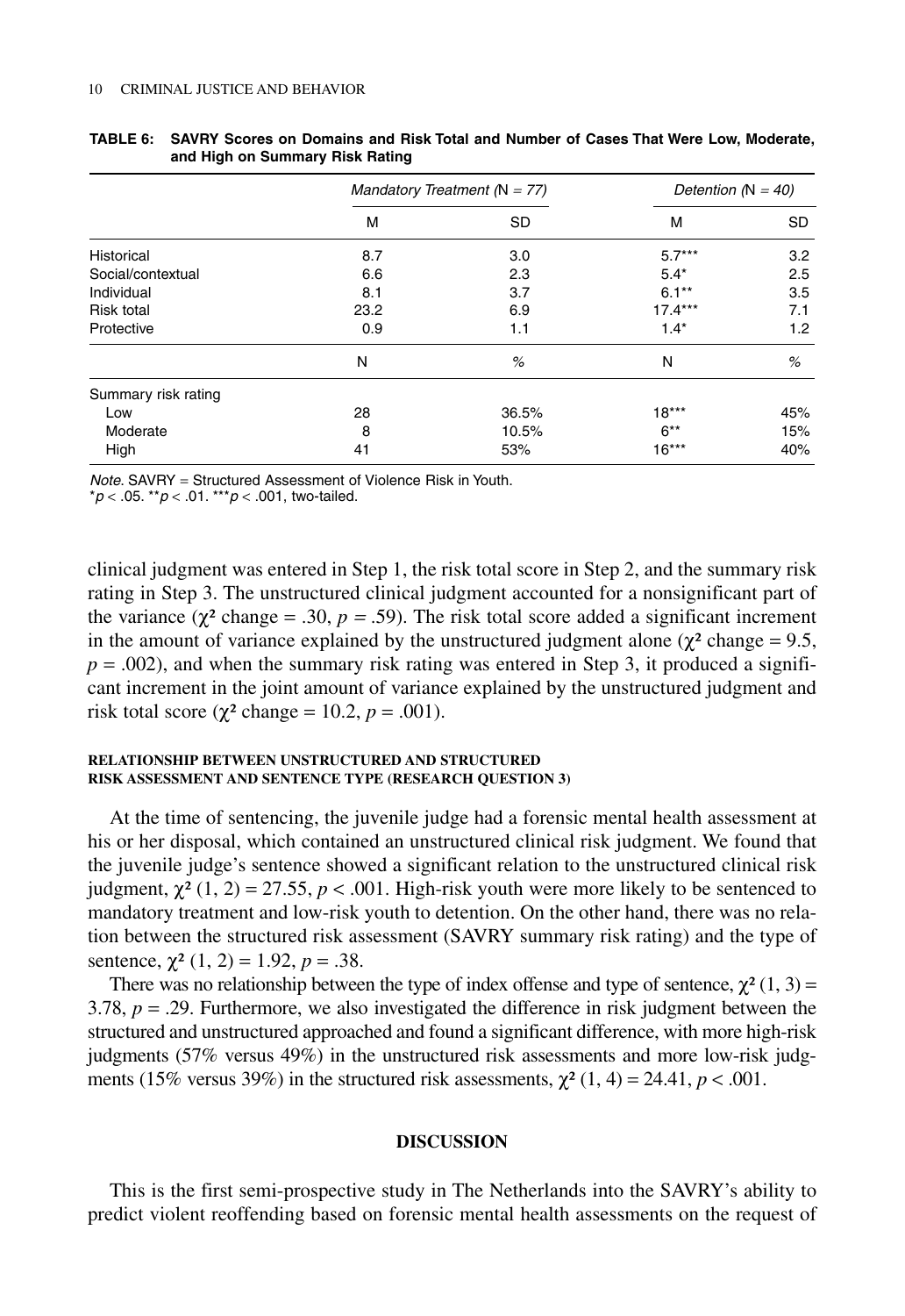the juvenile court. The results of this study provide support for the structured professional judgment model of risk assessment in general and for the SAVRY in particular.

We found similar AUC values for the SAVRY irrespective of type of sentence, times at risk, and type of treatment intervention. The summary risk rating, a professional judgment not made on the basis of any fixed cutoff scores, outperformed the unstructured clinical judgment in terms of predictive accuracy. The finding that structured professional judgments are better predictors than unstructured clinical judgment has been shown in research with other structured professional judgment tools as well (Borum, Bartel, & Forth, 2005; de Vogel et al., 2004; Douglas et al., 2005). We did not find empirical evidence for the hypothesis that structured clinical judgment can achieve levels of accuracy that outperform those of risk ratings based on the summation of risk scores.

With respect to the predictive accuracy of the different SAVRY domains, we found predictive values for all domains, except the historical domain. This finding is consistent with an earlier finding (Lodewijks et al., in press) in which the historical domain did not show predictive power for violent incidents during institutional treatment. We compared our results with those of Gretton and Abramowitz (2002), who also reported on the predictive value of the different SAVRY domains. They found a significant correlation (.22) between the historical domain and violence after release. Several studies with adult forensic psychiatric patients have reported less predictive power for the historical domain than the dynamic domains. For instance, de Vogel and de Ruiter (2006) found that a smaller number of historical items of the HCR-20 risk assessment guideline was predictive of physical violence during institutional treatment, compared to a greater number of the dynamic risk factors. Belfrage, Fransson, and Strand (2000) and Strand, Belfrage, Fransson, and Levander (1999) reported similar findings.

We were particularly interested in the relevance of risk assessment to juvenile court decision making. In our sample, we found a violent recidivism rate of 30% for the detentionsentenced youth and 14% for the mandatory-treatment-sentenced youth. These differences were significant even when corrected for time period at risk, thus indicating that detentionsentenced youths had a higher probability to recidivate. What was the reason for the differences in sentencing? Obviously, it was not the index offense, because we did not find a significant association between the type of index offense and the type of sentence. We found a significant association between the unstructured risk assessment and the type of sentence. This is not surprising because the juvenile judge asked the mental health expert for advice on recidivism risk. However, the unstructured clinical risk judgment that was used by the court on which to base its sentencing decision did not have any predictive accuracy for violent reoffending above chance.

A number of limitations to the present study should be mentioned. The first limitation relates to the semi-prospective design of the study. We could only use file information to code the SAVRY. The quality of these files differed, which may have influenced the coding. A second limitation concerns our sample, which was small. Nevertheless, we did find a number of significant differences between the samples, so apparently sample size did not lead to great loss of statistical power. Moreover, the sample was derived from only one geographical area, thereby limiting generalization. The question of generalizability of our findings to other jurisdictions deserves special attention. As already mentioned in the Method section, our sample consists largely of youth of non-European descent. A third limitation is that recidivism data were retrieved from only one source, the Judicial Documentation Register of the Ministry of Justice. As a consequence, the reconviction rate is inevitably an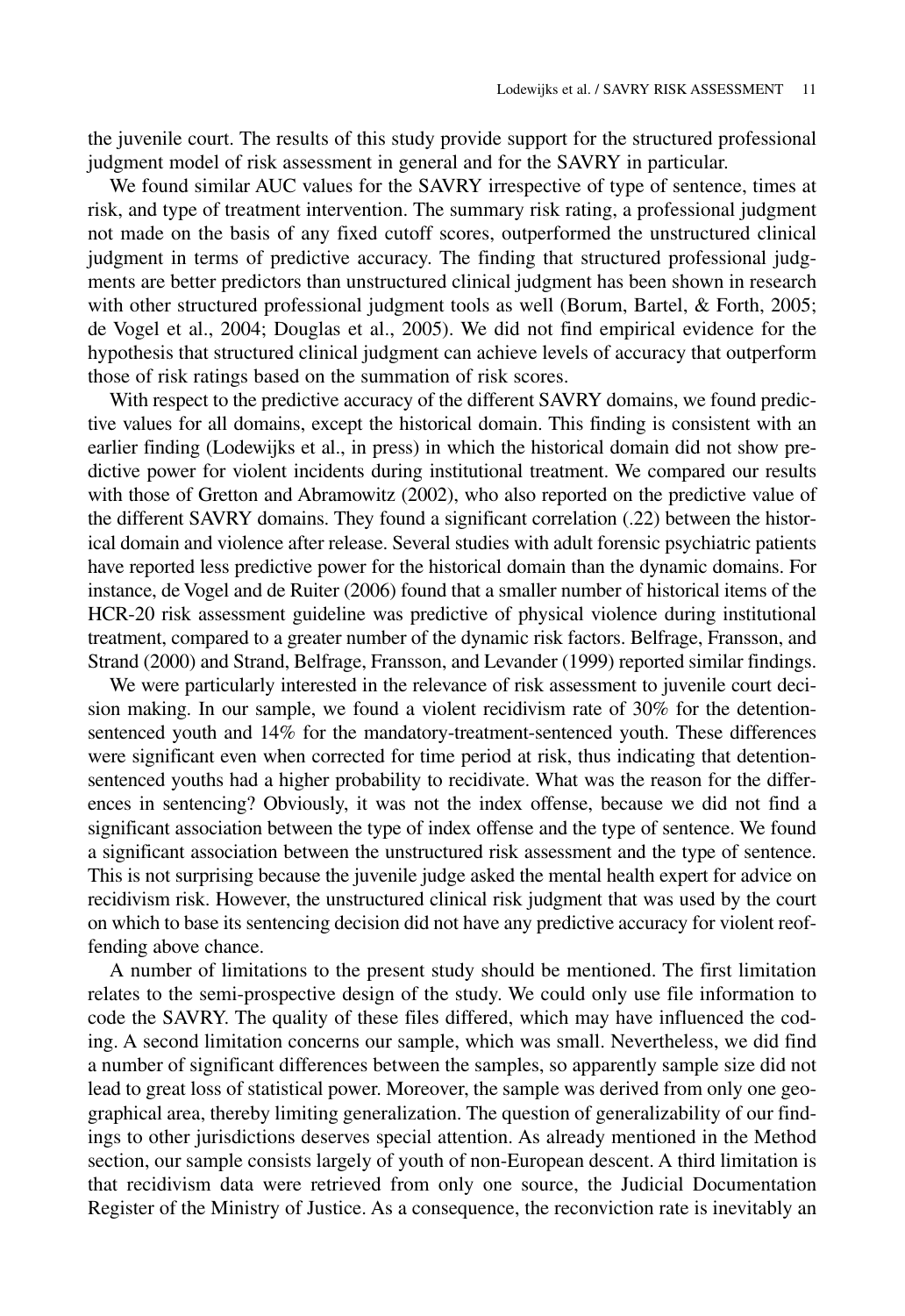underestimation of the actual recidivism rate, because not all offenders are reported, apprehended, and arrested.

It is quite common in forensic assessment for risk of future violence to be stated in terms of what might happen if no intervention would take place. In 77 out of the 117 cases, a mandatory treatment sentence was imposed, resulting in a more intensive intervention program than detention-sentenced youth would receive. The most important problem here is that risk assessment research is hampered by the clinical goals of risk assessment, as in prevention of reoffending. Thus, when forensic professionals perform SAVRY risk assessments, it is very likely that the outcome influences decisions concerning leave, entry into a semi-secure facility, or termination of treatment and that high-risk youth will not be released from the secure facility. In our study, the structured risk assessments were not available to staff in the institutions and, therefore, could not explicitly have affected their risk prevention strategies. However, it can be expected that implicit assumptions on violence risk prevention will have influenced the staff responsible for these youths. Therefore, in this study, the semi-prospective design is particularly suitable to examine the predictive validity of risk assessment instruments.

In conclusion, we offer two recommendations regarding the use of structured risk assessment instruments in forensic mental health evaluations at the request of the juvenile court. First, risk assessments should be differentiated and related to the type of sentence imposed. In the draft version of the SAVRY, there was a possibility to assess risk with or without intervention. We recommend the reintroduction of this differentiation. Second, risk assessments based on the SAVRY have a time-limited value. At least the dynamic risk items need reconsideration every half year and the protective items every year. Prospective follow-up studies longer than a year are greatly needed to evaluate whether dynamic risk factors change over time and whether this change results in a better prediction of risk. The insights that are gained from this type of study will hopefully increase mental health professionals' ability to prevent further escalation of violent juvenile offending into adulthood.

## **REFERENCES**

- American Academy of Pediatrics. (1999). The role of the pediatrician in youth violence prevention in clinical practice and at the community level: Policy statement. *Pediatrics*, *103*, 173-181.
- Bartel, P., Borum, R., & Forth, A. (2000). *Structured Assessment for Violence Risk in Youth (SAVRY)*, consultation edition. Tampa: University of South Florida.
- Belfrage, H., Fransson, G., & Strand, S. (2000). Prediction of violence using the HCR-20: A prospective study in two maximum-security correctional institutions. *Journal of Forensic Psychiatry*, *11*, 167-175.
- Borum, R. (2003). Managing at-risk juvenile offenders in the community. *Journal of Contemporary Criminal Justice*, *19*, 114-137.

Borum, R., Bartel, P., & Forth, A. (2002). *Manual for the Structured Assessment of Violence Risk in Youth (SAVRY)*, consultation edition, version 1. Tampa: University of South Florida.

- Borum, R., Bartel, P., & Forth, A. (2005). Structured Assessment of Violence Risk in Youth (SAVRY). In T. Grisso, G. Vincent, & D. Seagrave (Eds.), *Mental health screening and assessment in juvenile justice* (pp. 311-323). New York: Guilford.
- Borum, R., & Verhaagen, D. (2006). *Assessing and managing violence risk in juveniles*. New York: Guilford.
- Catchpole, R., & Gretton, H. (2003). The predictive validity of risk assessment with violent young offenders: A 1-year examination of criminal outcome. *Criminal Justice and Behavior*, *30*, 688-708.
- Cox, D. R. (1972). Regression models and life tables. *Journal of the Royal Statistical Society*, *34*, 187-220.
- de Vogel, V., & de Ruiter, C. (2006). Structured professional judgment of violence risk in forensic clinical practice: A prospective study into the predictive validity of the Dutch HCR-20. *Psychology, Crime, and Law*, *12*, 321-336.
- de Vogel, V., de Ruiter, C., Hildebrand, M., Bos, B., & van de Ven, P. (2004). Type of discharge and risk of recidivism measured by the HCR-20. A retrospective study in a Dutch sample of treated forensic psychiatric patients. *International Journal of Forensic Mental Health*, *3*, 149-165.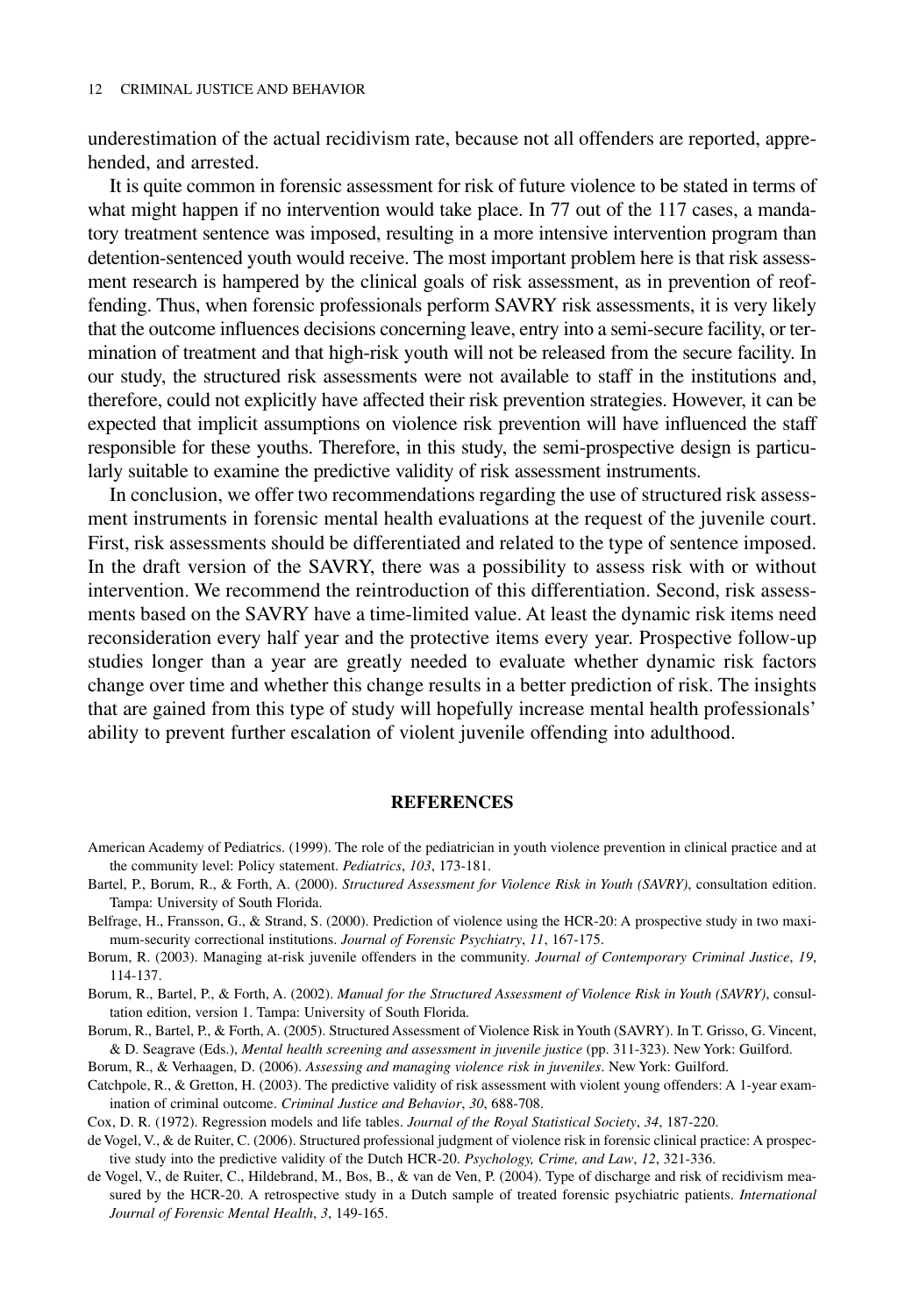- de Vogel, V., de Ruiter, C., van Beek, D., & Mead, G. (2004). Predictive validity of the SVR-20 and the Static-99 in a Dutch sample of treated sex offenders. *Law and Human Behavior*, *28*, 235-251.
- Dempster, R. J. (1998). *Prediction of sexually violent recidivism: A comparison of risk assessment instruments*. Unpublished master's thesis, Simon Fraser University, Vancouver, Canada.
- Douglas, K. S., Guy, L. S., & Weir, J. (2005). *HCR-20 violence risk assessment scheme: Overview and annotated bibliography*. Retrieved April 13, 2007, from http://www.sfu.ca/psycholgy/faculty/hart/violink.htm
- Duits, N. (2006). *De kwaliteit van onderzoek pro justitia van jongeren* [The quality of assessment in youth at the request of the court]. Unpublished doctoral dissertation, Van Gorcum, Assen, The Netherlands.
- Fitch, D. (2002). *Risk assessment on 82 high-risk Native American youth*. Unpublished doctoral dissertation, University of Texas–Clear Lake. Retrieved January 20, 2006, from http://www.fmhi.usf.edu/mhlp/savry/SAVRY\_Research.htm

Fleiss, J. L. (1986). *The design and analysis of clinical experiments*. New York: John Wiley.

- Gretton, H., & Abramowitz, C. (2002, March). *SAVRY: Contribution of items and scales to clinical risk judgments and criminal outcomes*. Paper presented at the American Psychology and Law Society Biennial Conference, Austin, TX. Retrieved November 3, 2006, from http://www.fmhi.usf.edu/mhlp/savry/SAVRY\_Research.htm
- Herman, S. (2005). Improving decision making in forensic child sexual abuse evaluations. *Law and Human Behavior*, *29*, 87-120.
- Hogan, M. J., & Campbell, J. S. (2005). Contrasting juvenile and program-level impacts on diversion service provision: A hierarchical linear analysis. *Youth Violence and Juvenile Justice*, *3*, 41-58.
- Hoge, R. (2002). Standardized instruments for assessing risk and need in youthful offenders. *Criminal Justice and Behavior*, *29*, 380-396.
- Hoge, R., & Andrews, D. (2002). *The Youth Level of Service/Case Management Inventory manual and scoring key*. Toronto, Canada: Multi-Health Systems.
- Hosmer, D. W., & Lemeshow, S. (1999). *Applied survival analysis*. New York: John Wiley.
- Howell, J. C., & Egley, A. (2005). Moving risk factors into developmental theories of gang membership. *Youth Violence and Juvenile Justice*, *3*, 334-354.
- Koch, W. J., O'Neill, M., & Douglas, J. S. (2005). Empirical limits for the forensic assessment of PTSD litigants. *Law and Human Behavior*, *29*, 121-149.
- Loeber, R., Farrington, D. P., & Waschbusch, D. A. (1998). Serious and violent juvenile offenders. In R. Loeber & D. Farrington (Eds.), *Serious and violent juvenile offenders: Risk factors and successful interventions* (pp. 13-29). Thousand Oaks, CA: Sage.
- Lodewijks, H. P. B., Doreleijers, Th. A. H., de Ruiter, C., & Borum, R. (in press). Predictive validity of the Structured Assessment of Violence Risk in Youth (SAVRY) during residential treatment. *International Journal of Law and Psychiatry*.
- Lodewijks, H. P. B., Doreleijers, Th. A. H., de Ruiter, C., & de Wit-Grouls, H. (2003). *Gestructureerde taxatie van geweldsrisico bij jongeren* [SAVRY, authorized translation into Dutch and research version]. Eefde, The Netherlands: Rentray.
- McEachran, A. (2001). *The predictive validity of the PCL:YV and the SAVRY in a population of adolescent offenders*. Unpublished master's thesis, Simon Fraser University, Burnaby, British Columbia, Canada. Retrieved January 4, 2006, from http://www.fmhi.usf.edu/mhlp/savry/SAVRY\_Research.htm
- McGraw, K. O., & Wong, S. P. (1996). Forming inferences about some intraclass correlation coefficients. *Psychological Methods*, *1*, 30-46.
- Monahan, J. (2003). Violence risk assessment. In A. Goldstein (Ed.), *Handbook of Psychology: Forensic psychology* (Vol. 11, pp. 527-540). New York: John Wiley.
- Mossman, D. (1994). Assessing predictions of violence: Being accurate about accuracy. *Journal of Consulting and Clinical Psychology*, *62*, 783-792.
- Otto, R. K. (2000). Assessing and managing violence risk in outpatient settings. *Journal of Clinical Psychology*, *56*, 1239-1262.
- Philipse, M. (2005). *Predicting criminal recidivism*. *Empirical studies and empirical practice in forensic psychiatry*. Nijmegen, The Netherlands: Radbout University.
- Rice, M. E., & Harris, G. T. (1995). Violent recidivism: Assessing predictive validity. *Journal of Consulting and Clinical Psychology*, *63*, 737-748.
- Schmidt, F., Hoge, R. D., & Gomes, L. (2005). Reliability and validity analyses of the Youth Level of Service/Case Management Inventory. *Criminal Justice and Behavior*, *32*, 329-344.
- Sheppard, D., Rowe, W., Grant, H., & Jacobs, N. (2003). *National evaluation of the partnerships to reduce juvenile gun violence program*. Bethesda, MD: COSMOS Corporation.
- Steinberg, L., & Schwartz, R. (2000). Developmental psychology goes to court. In T. Grisso & R. Schwartz (Eds.), *Youth on trial* (pp. 9-31). Chicago: University of Chicago Press.
- Strand, S., Belfrage, H., Fransson, G., & Levander, S. (1999). Clinical and risk management factors in risk prediction of mentally disordered offenders: More important than actuarial data? *Legal and Criminological Psychology*, *4*, 67-76.
- van der Heiden-Attema, N., & Wartna, B. S. J. (2000). *Recidive na verblijf in een JBI: Een vervolgstudie naar de geregistreerde criminaliteit onder jongeren uit een justitiële behandelinrichting* [Recidivism after stay in a juvenile treatment institution: A follow-up study of registered criminality in youth of a justice treatment institution]. The Hague, The Netherlands: Ministry of Justice, Wetenschappelijk Onderzoek–en Documentatie Centrum (WODC; Scientific Research and Documentation Center).